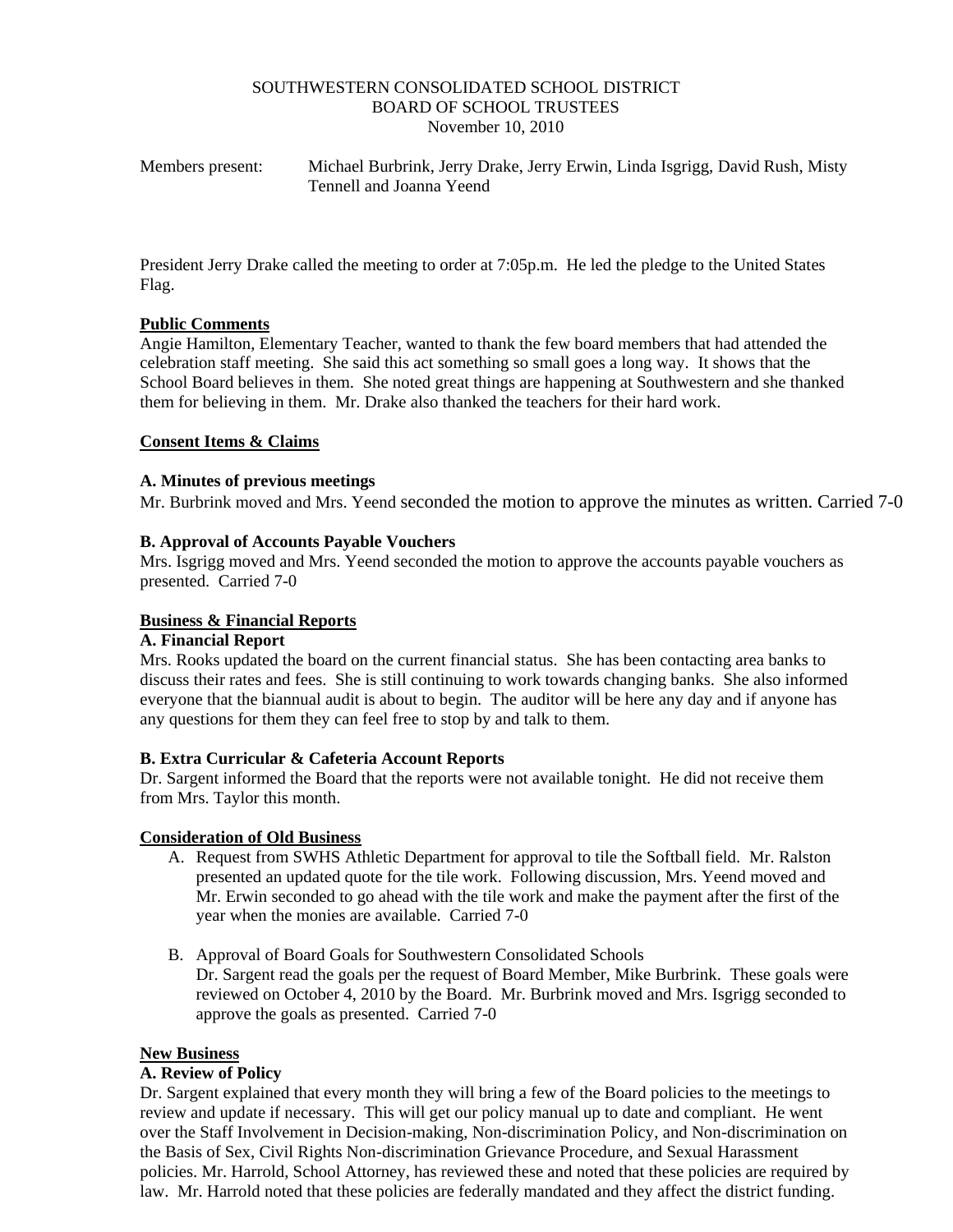We can add to the language but we cannot do away with any of these discussed tonight. He also suggested assigning numbers to the policies for easier locating in the manual. Mrs. Isgrigg moved and Mr. Rush seconded to approve as written. Carried 7-0

# **B. Resolution to Transfer between Funds**

Mrs. Rooks explained that P.L. 109-2010 authorizes a governing body to transfer money during the 2010-2011 school year to on (1) or more funds held by the school corporation for the purpose of the funds from any fund held by the school corporation, other than the debt service or racial balance fund. She explained that they would be allowed to transfer 5% of the school corporation's capital projects fund levy in calendar year 2010 under IC 20-46-6-5. The resolution asks to transfer from the Bus Replacement Fund to the General Fund in the amount of \$21,297.44. The purpose of the transfer will help pay benefits for the new part time technology employee and to be able to hire an instructional assistant for the English Department at the JR/SR High School. Mr. Burbrink moved and Mr. Rush seconded to approve the resolution as presented. Carried 7-0

# **C. Request for approval to remove cafeteria workers from health insurance plan eligibility**

Dr. Sargent explained that he received a request from the cafeteria to not be offered the health insurance. At current time we have not had anyone enrolled in the program and this will not eliminate insurance coverage for anyone. Following discussion Mrs. Isgrigg moved and Mrs. Yeend seconded to no longer offer health insurance to the cafeteria employees effective immediately. Carried 7-0

## **D. Field trip request from SWHS Culture Club to German Christmas Market in Chicago**

Dr. Sargent asked the Board to approve the field trip request from the Culture Club to attend the German Christmas Market in Chicago, December 4, 2010. Mr. Burbrink moved and Mrs. Yeend seconded. Carried 7-0

## **E. Request for approval to pursue Lilly Endowment Teacher Creativity Grant**

Dr. Sargent asked for approval for Paula Maurer, Elementary Principal to apply for a Lilly Endowment Teacher Creativity Grant. Mrs. Maurer explained that with this grant she will go to Africa this summer and learn from their culture. Mrs. Isgrigg moved and Mrs. Yeend seconded to approve allowing her to apply for the grant. Carried 7-0

## **F. Request for approval for Mr. Bill Taylor to pursue Lilly Teacher Grant**

Dr. Sargent asked for approval for Bill Taylor, Science Teacher to apply for a Lilly Teacher Grant. Mr. Taylor explained that the grant money would be used to purchase \$500 software to update the science lab equipment. Mr. Rush moved and Mrs. Yeend seconded. Carried 7-0

## **Reports & Presentations**

## **A. Public Report on IDOE Category Determinations for Southwestern Schools**

Dr. Sargent informed the Board that on October 15 we received category determinations from the Department of Education. Dr. Bennett wants to change how we grade students based on categories of performance, improvement of over three years, and AYP. Our elementary school received an exemplary status and our high school received probationary status. The high school determination is from the overall school did not meet academic improvement. While we are not pleased with the high school being on probation; he did note that upon investigation, the majority (more than  $\frac{3}{4}$ ) of the high schools in the state of Indiana have been placed on Academic Probation. We are not pleased and want to be in the other 15%. Mrs. Blake presented her P.L 221 plan of action (Attachment A) for making us compliant and helping our students to achieve academic success. She noted that they are making strides and they just need to make bigger strides. This plan will help bring this about. Mr. Burbrink said based on the increase/decrease and making AYP the last two years it is hard to believe that we would be placed on academic probation. Dr. Sargent noted that the public information has not been released yet. We have all been blind sighted by this.

## B. **Report on Southwestern High School and Indiana University Chemistry Department Partnership**

Mr. Bill Taylor, HS Chemistry and Dr. Mu-Hyun Baik, IU Chemistry Department both presented their program that is being offered to Southwestern Students. This is a partnership program